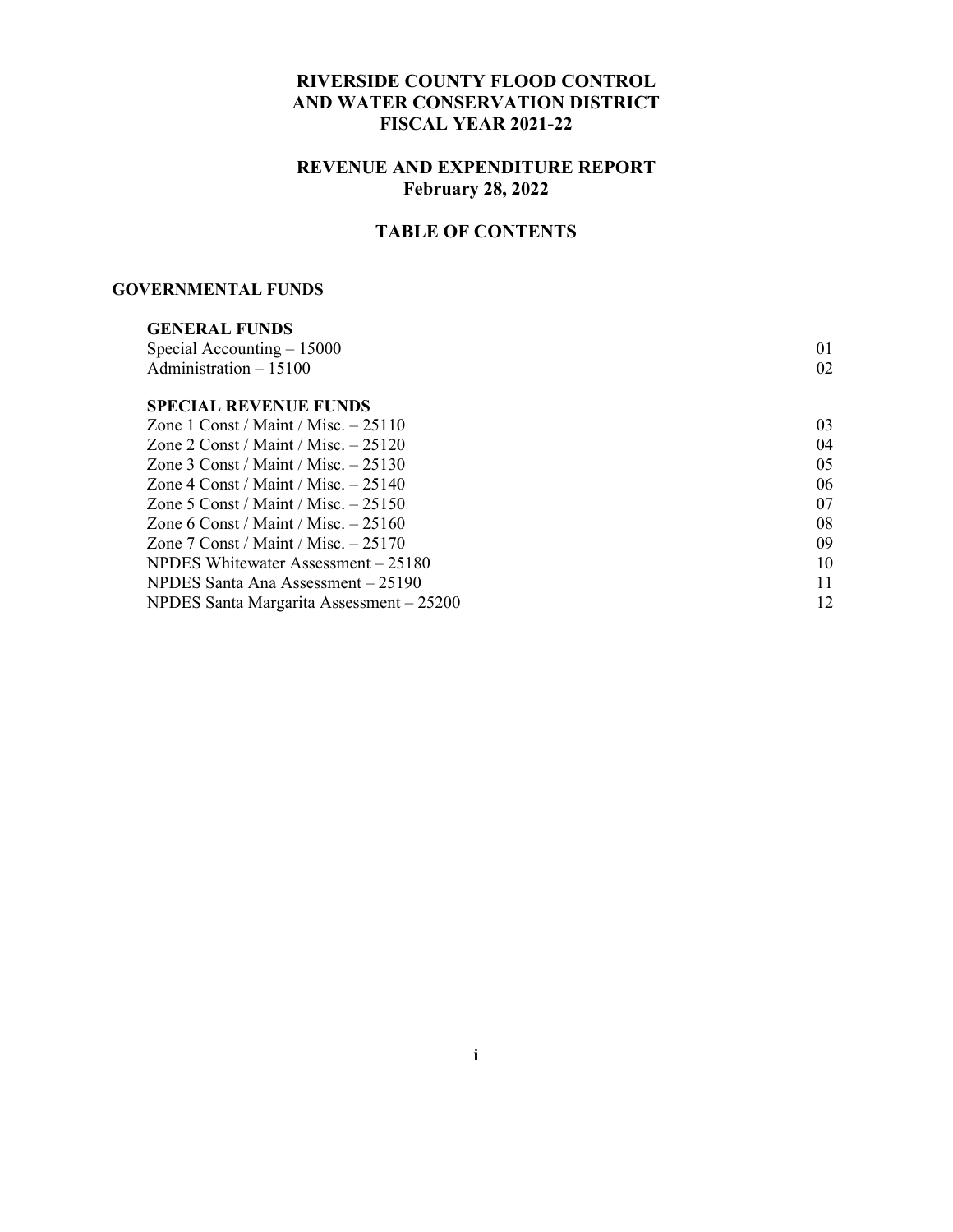#### **Revenue and Expenditure Report Fund 15000 -- Special Accounting As Of 2/28/22**

|                                 | Month-To-Date | Year-To-Date  | Year-To-Date | Bdgt. to Act. |          |
|---------------------------------|---------------|---------------|--------------|---------------|----------|
|                                 | Actual        | <b>Budget</b> | Actual       | Variance      | Pct.     |
| <b>Revenues</b>                 |               |               |              |               |          |
| <b>Charges For Services</b>     | \$122,317     | \$1,150,000   | \$350,870    | \$799,130     | 30.5%    |
| <b>Total Revenues</b>           | \$122,317     | \$1,150,000   | \$350,870    | \$799,130     | 30.5%    |
| <b>Expenditures</b>             |               |               |              |               |          |
| Salaries and Benefits           | \$55,876      | \$789,400     | \$658,600    | \$130,800     | 83.4%    |
| Services and Supplies           | (15, 657)     | 493,607       | (171,545)    | 665,152       | $-34.8%$ |
| <b>Other Charges</b>            |               | 45.000        | 35,071       | 9,929         | 77.9%    |
| Transfers Out                   | 0             | 1,000         | 0            | 1.000         | $0.0\%$  |
| <b>Total Expenditures</b>       | \$40,219      | \$1,329,007   | \$522,126    | \$806,881     | 39.3%    |
| <b>Total Special Accounting</b> | \$82,098      | (\$179,007)   | (\$171,256)  | (\$7,751)     | 95.7%    |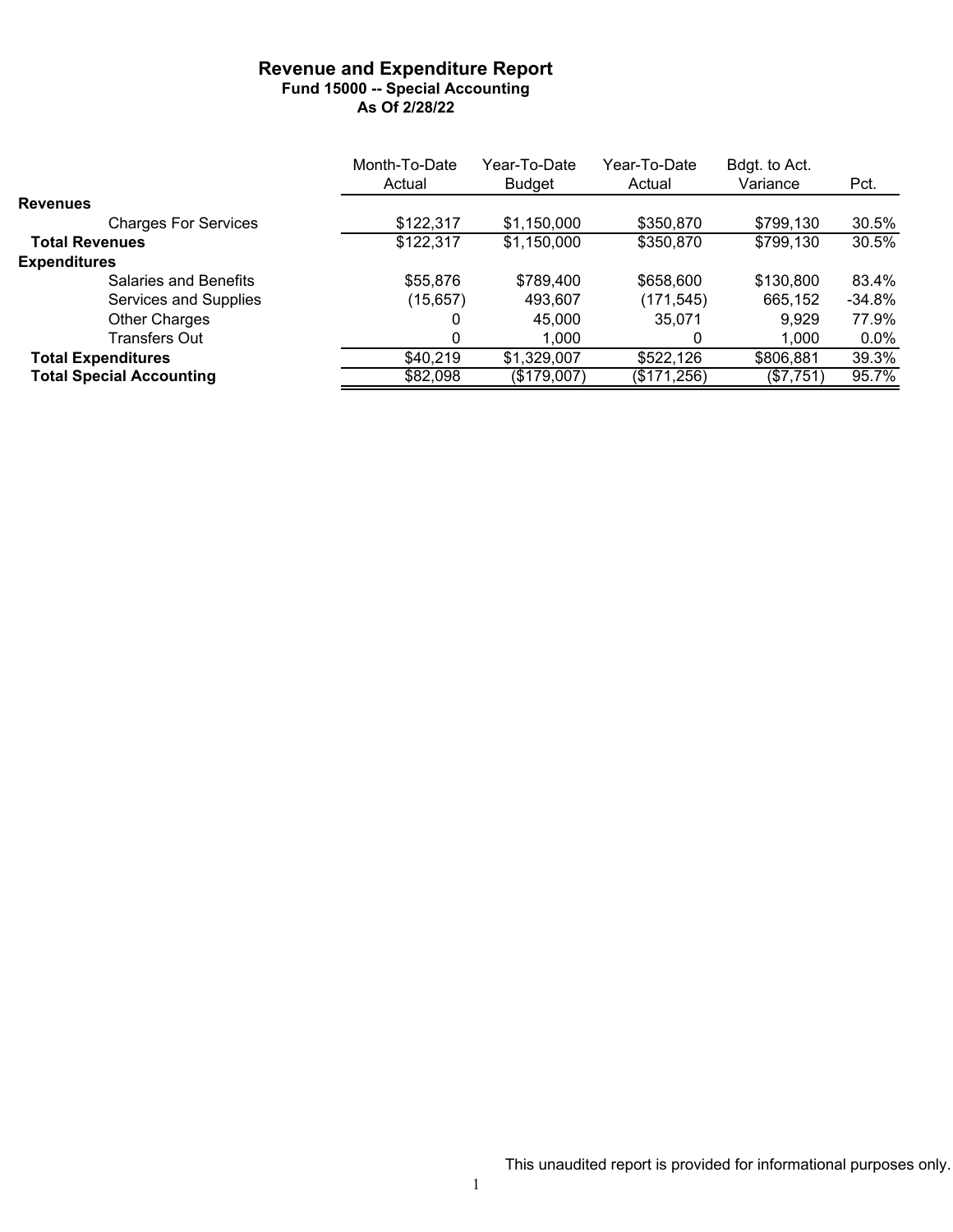### **Revenue and Expenditure Report Fund 15100 -- Flood Administration**

|                                            | Month-To-Date<br>Actual | Year-To-Date<br><b>Budget</b> | Year-To-Date<br>Actual | Bdgt. to Act.<br>Variance | Pct.      |
|--------------------------------------------|-------------------------|-------------------------------|------------------------|---------------------------|-----------|
| <b>Revenues</b>                            |                         |                               |                        |                           |           |
| <b>Property Taxes</b>                      | \$107,005               | \$4,607,207                   | \$2,773,879            | \$1,833,328               | 60.2%     |
| Redevelopment                              | 0                       | 900,000                       | 635,010                | 264,990                   | 70.6%     |
| Intergovernmental                          | 0                       | 42,000                        | 20,011                 | 21,989                    | 47.6%     |
| <b>Charges For Services</b>                | 12,823                  | 25,275                        | 73,993                 | (48, 718)                 | 292.8%    |
| <b>Charges For Administrative Services</b> | 841                     | 10,000                        | 13,689                 | (3,689)                   | 136.9%    |
| <b>Investment Earnings</b>                 | 0                       | 94,191                        | 5,441                  | 88.750                    | 5.8%      |
| Transfers In                               | 24,267                  | 535,000                       | 184,116                | 350,884                   | 34.4%     |
| <b>Total Revenues</b>                      | \$144,936               | \$6,213,673                   | \$3,706,140            | \$2,507,533               | 59.6%     |
| <b>Expenditures</b>                        |                         |                               |                        |                           |           |
| <b>Salaries and Benefits</b>               | \$401,110               | \$7,029,506                   | \$4,932,712            | \$2,096,794               | 70.2%     |
| Services and Supplies                      | 181,784                 | 289,892                       | (1, 154, 555)          | 1,444,447                 | $-398.3%$ |
| <b>Other Charges</b>                       | 0                       | 1,000                         |                        | 1.000                     | $0.0\%$   |
| Transfers Out                              | 0                       | 1,000                         |                        | 1,000                     | $0.0\%$   |
| <b>Total Expenditures</b>                  | \$582,895               | \$7,321,398                   | \$3,778,157            | \$3,543,241               | 51.6%     |
| <b>Total Flood Administration</b>          | ( \$437, 959)           | (\$1,107,725)                 | (\$72,017)             | (\$1,035,708)             | 6.5%      |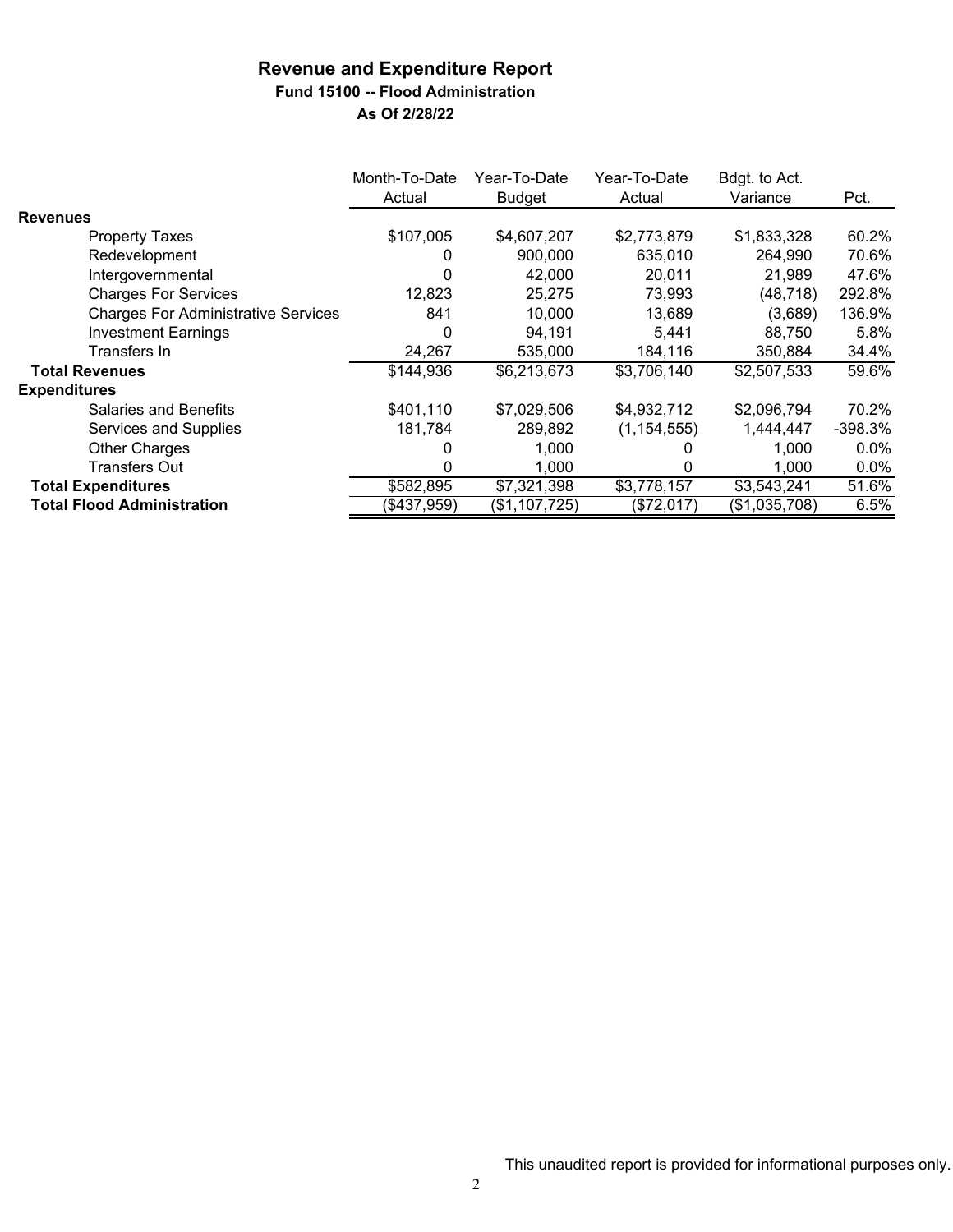### **Fund 25110 -- Zone 1 Const-Maint-Misc**

|                       |                                      | Month-To-Date<br>Actual | Year-To-Date<br><b>Budget</b> | Year-To-Date<br>Actual | Bdgt. to Act.<br>Variance | Pct.              |
|-----------------------|--------------------------------------|-------------------------|-------------------------------|------------------------|---------------------------|-------------------|
| <b>Revenues</b>       |                                      |                         |                               |                        |                           |                   |
|                       | <b>Property Taxes</b>                | \$238,534               | \$9,547,558                   | \$5,758,394            | \$3,789,164               | 60.3%             |
|                       | Redevelopment                        | 0                       | 3,694,075                     | 2,564,995              | 1,129,080                 | 69.4%             |
|                       | Intergovernmental                    | 0                       | 79,180                        | 41,423                 | 37,757                    | 52.3%             |
|                       | <b>Charges For Services</b>          | 3,313                   | 0                             | 28,295                 | (28, 295)                 | N/A               |
|                       | Area Drainage Plan Fees              |                         | 5,000                         | 343,869                |                           | (338,869) 6877.4% |
|                       | <b>Investment Earnings</b>           |                         | 523,284                       | 20,098                 | 503,186                   | 3.8%              |
|                       | Use of Assets                        | 3,016                   | 267,097                       | 267,417                | (320)                     | 100.1%            |
| <b>Total Revenues</b> |                                      | \$244,863               | \$14,116,194                  | \$9,024,490            | \$5,091,704               | 63.9%             |
| <b>Expenditures</b>   |                                      |                         |                               |                        |                           |                   |
|                       | <b>Salaries and Benefits</b>         | \$223,781               | \$6,063,347                   | \$2,727,280            | \$3,336,067               | 45.0%             |
|                       | Services and Supplies                | 197,058                 | 4,653,265                     | 2,017,260              | 2,636,005                 | 43.4%             |
|                       | Other Charges                        | 0                       | 7,479,877                     | 65,832                 | 7,414,045                 | 0.9%              |
|                       | <b>Capital Outlay</b>                | 63,300                  | 2,414,920                     | 703,275                | 1,711,645                 | 29.1%             |
|                       | Transfers Out                        | 4,101                   | 812,722                       | 33,168                 | 779,554                   | 4.1%              |
|                       | <b>Total Expenditures</b>            | \$488,241               | \$21,424,131                  | \$5,546,815            | \$15,877,316              | 25.9%             |
|                       | <b>Total Zone 1 Const-Maint-Misc</b> | (\$243,378)             | (\$7,307,937)                 | \$3,477,676            | $\sqrt{($10,785,613)}$    | $-47.6%$          |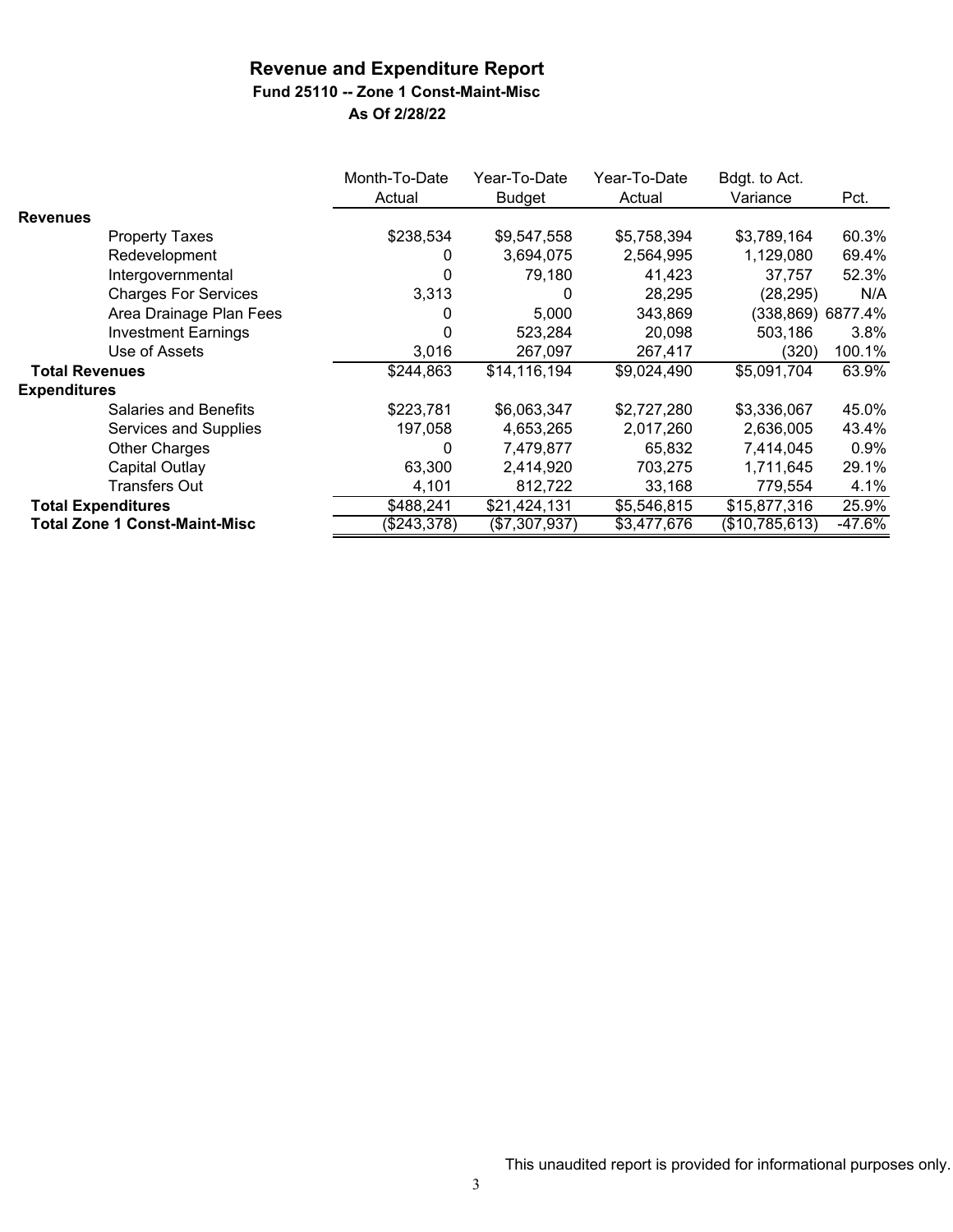# **Fund 25120 -- Zone 2 Const-Maint-Misc**

|                       |                                      | Month-To-Date<br>Actual | Year-To-Date<br>Budget | Year-To-Date<br>Actual | Bdgt. to Act.<br>Variance | Pct.      |
|-----------------------|--------------------------------------|-------------------------|------------------------|------------------------|---------------------------|-----------|
| <b>Revenues</b>       |                                      |                         |                        |                        |                           |           |
|                       | <b>Property Taxes</b>                | \$358,119               | \$16,380,878           | \$10,254,510           | \$6,126,368               | 62.6%     |
|                       | Redevelopment                        | 0                       | 2,394,496              | 1,764,722              | 629,774                   | 73.7%     |
|                       | Intergovernmental                    | 0                       | 146,023                | 137,527                | 8,496                     | 94.2%     |
|                       | <b>Charges For Services</b>          | 0                       | 0                      | 20                     | (20)                      | N/A       |
|                       | Area Drainage Plan Fees              | 0                       | 1,000                  | 3,815                  | (2,815)                   | 381.5%    |
|                       | <b>Investment Earnings</b>           | 0                       | 1,214,639              | 37,991                 | 1,176,648                 | 3.1%      |
|                       | Use of Assets                        | 0                       | 300                    | 600                    | (300)                     | 200.0%    |
| <b>Total Revenues</b> |                                      | \$358,119               | \$20,137,336           | \$12,199,186           | \$7,938,150               | 60.6%     |
| <b>Expenditures</b>   |                                      |                         |                        |                        |                           |           |
|                       | Salaries and Benefits                | \$230,990               | \$9,904,079            | \$3,845,384            | \$6,058,695               | 38.8%     |
|                       | Services and Supplies                | 144,559                 | 7,235,485              | 2,505,639              | 4,729,846                 | 34.6%     |
|                       | <b>Other Charges</b>                 | 148,423                 | 15, 151, 226           | 173,278                | 14,977,948                | 1.1%      |
|                       | Capital Outlay                       | 95,000                  | 12,694,301             | 438,605                | 12,255,696                | 3.5%      |
|                       | Transfers Out                        | 4,246                   | 1,147,856              | 30,634                 | 1,117,222                 | 2.7%      |
|                       | <b>Total Expenditures</b>            | \$623,219               | \$46,132,947           | \$6,993,540            | \$39,139,407              | 15.2%     |
|                       | <b>Total Zone 2 Const-Maint-Misc</b> | (\$265,099)             | (\$25,995,611)         | \$5,205,646            | (\$31,201,257)            | $-20.0\%$ |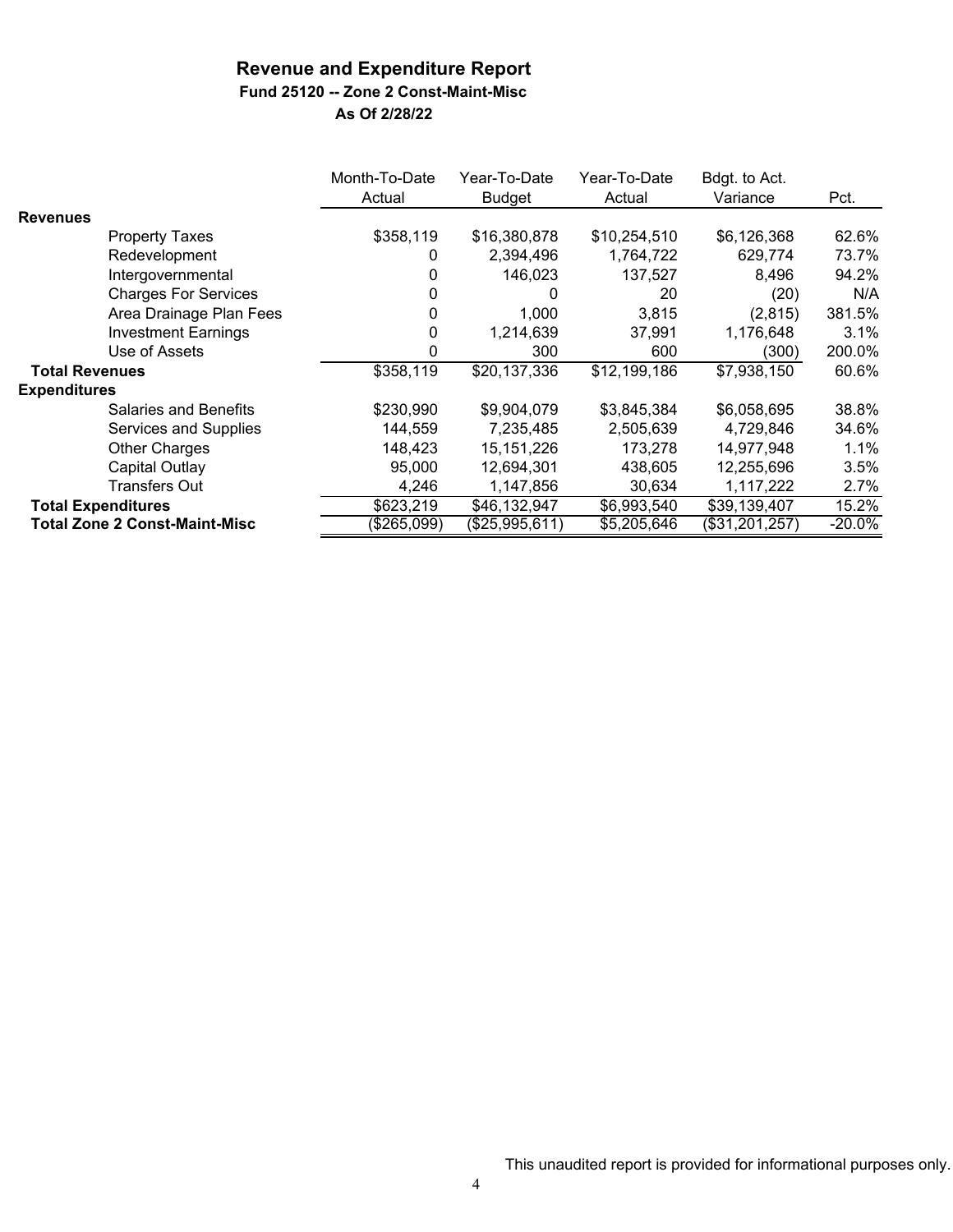## **Fund 25130 -- Zone 3 Const-Maint-Misc**

|                       |                                      | Month-To-Date<br>Actual | Year-To-Date<br><b>Budget</b> | Year-To-Date<br>Actual | Bdgt. to Act.<br>Variance | Pct.     |
|-----------------------|--------------------------------------|-------------------------|-------------------------------|------------------------|---------------------------|----------|
| <b>Revenues</b>       |                                      |                         |                               |                        |                           |          |
|                       | <b>Property Taxes</b>                | \$54,394                | \$2,256,883                   | \$1,347,250            | \$909,633                 | 59.7%    |
|                       | Redevelopment                        | 0                       | 989,687                       | 540,721                | 448,966                   | 54.6%    |
|                       | <b>Special Assessments</b>           | 701                     | 0                             | 701                    | (701)                     | N/A      |
|                       | Intergovernmental                    | 0                       | 262,601                       | 9,703                  | 252,898                   | 3.7%     |
|                       | <b>Charges For Services</b>          | 5,317                   | 0                             | 5,377                  | (5,377)                   | N/A      |
|                       | Area Drainage Plan Fees              | 61,763                  | 0                             | 61,763                 | (61, 763)                 | N/A      |
|                       | <b>Investment Earnings</b>           | O                       | 108,433                       | 3,558                  | 104,875                   | 3.3%     |
| <b>Total Revenues</b> |                                      | \$122,176               | \$3,617,604                   | \$1,969,073            | \$1,648,531               | 54.4%    |
| <b>Expenditures</b>   |                                      |                         |                               |                        |                           |          |
|                       | <b>Salaries and Benefits</b>         | \$23,816                | \$1,541,649                   | \$499,476              | \$1,042,173               | 32.4%    |
|                       | Services and Supplies                | 405,878                 | 1,552,606                     | 917,289                | 635,317                   | 59.1%    |
|                       | Other Charges                        |                         | 18,195                        | 0                      | 18,195                    | $0.0\%$  |
|                       | Capital Outlay                       | 0                       | 4,019,332                     | 0                      | 4,019,332                 | 0.0%     |
|                       | <b>Transfers Out</b>                 | 437                     | 239,105                       | 4,829                  | 234,276                   | 2.0%     |
|                       | <b>Total Expenditures</b>            | \$430,131               | \$7,370,887                   | \$1,421,594            | \$5,949,293               | 19.3%    |
|                       | <b>Total Zone 3 Const-Maint-Misc</b> | (\$307,955)             | (\$3,753,283)                 | \$547,478              | (\$4,300,761)             | $-14.6%$ |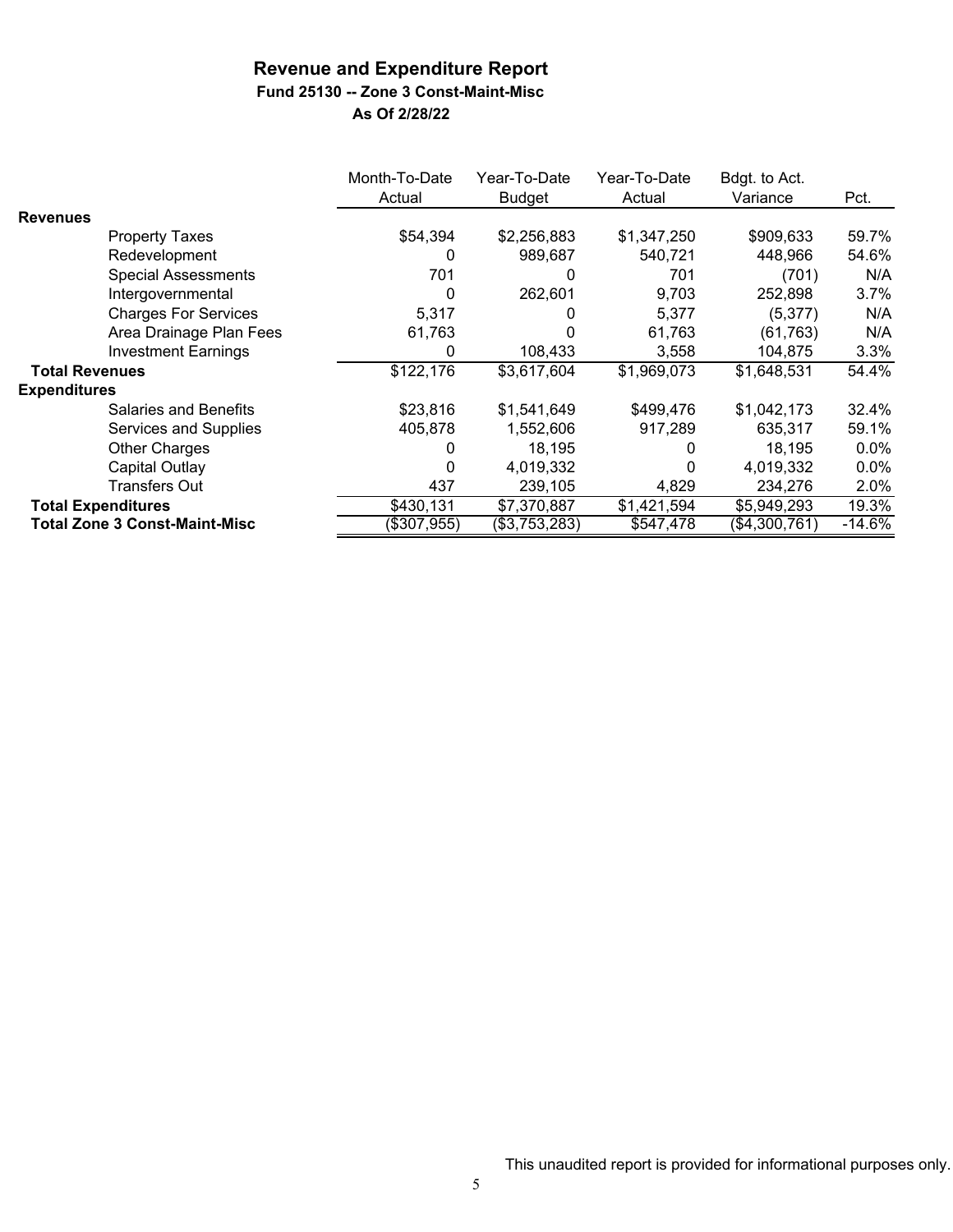## **Fund 25140 -- Zone 4 Const-Maint-Misc**

|                       |                                      | Month-To-Date<br>Actual | Year-To-Date<br><b>Budget</b> | Year-To-Date<br>Actual | Bdgt. to Act.<br>Variance | Pct.   |
|-----------------------|--------------------------------------|-------------------------|-------------------------------|------------------------|---------------------------|--------|
| <b>Revenues</b>       |                                      |                         |                               |                        |                           |        |
|                       | <b>Property Taxes</b>                | \$451,916               | \$17,569,841                  | \$11,082,302           | \$6,487,539               | 63.1%  |
|                       | Redevelopment                        | 0                       | 3,073,901                     | 2,453,965              | 619,936                   | 79.8%  |
|                       | Intergovernmental                    | 0                       | 492,663                       | 405,563                | 87,100                    | 82.3%  |
|                       | <b>Charges For Services</b>          | 8.150                   | 0                             | 215,329                | (215, 329)                | N/A    |
|                       | Area Drainage Plan Fees              | 184,860                 | 100,000                       | 876,971                | (776, 971)                | 877.0% |
|                       | <b>Investment Earnings</b>           | 0                       | 682,146                       | 26,229                 | 655,917                   | 3.8%   |
|                       | Use of Assets                        | 600                     | 14,700                        | 12,900                 | 1,800                     | 87.8%  |
| <b>Total Revenues</b> |                                      | \$645,526               | \$21,933,251                  | \$15,073,259           | \$6,859,993               | 68.7%  |
| <b>Expenditures</b>   |                                      |                         |                               |                        |                           |        |
|                       | Salaries and Benefits                | \$315,680               | \$11,966,343                  | \$6,616,487            | \$5,349,856               | 55.3%  |
|                       | Services and Supplies                | 266,725                 | 9,280,674                     | 2,443,422              | 6,837,252                 | 26.3%  |
|                       | Other Charges                        | 40,364                  | 8,465,366                     | 1,605,588              | 6,859,778                 | 19.0%  |
|                       | <b>Capital Outlay</b>                | 795,032                 | 7,635,208                     | 4,359,617              | 3,275,591                 | 57.1%  |
|                       | <b>Transfers Out</b>                 | 197,798                 | 4,114,973                     | 2,872,433              | 1,242,540                 | 69.8%  |
|                       | <b>Total Expenditures</b>            | \$1,615,599             | \$41,462,564                  | \$17,897,547           | \$23,565,017              | 43.2%  |
|                       | <b>Total Zone 4 Const-Maint-Misc</b> | (\$970,074)             | (\$19,529,313)                | (\$2,824,288)          | (\$16,705,025)            | 14.5%  |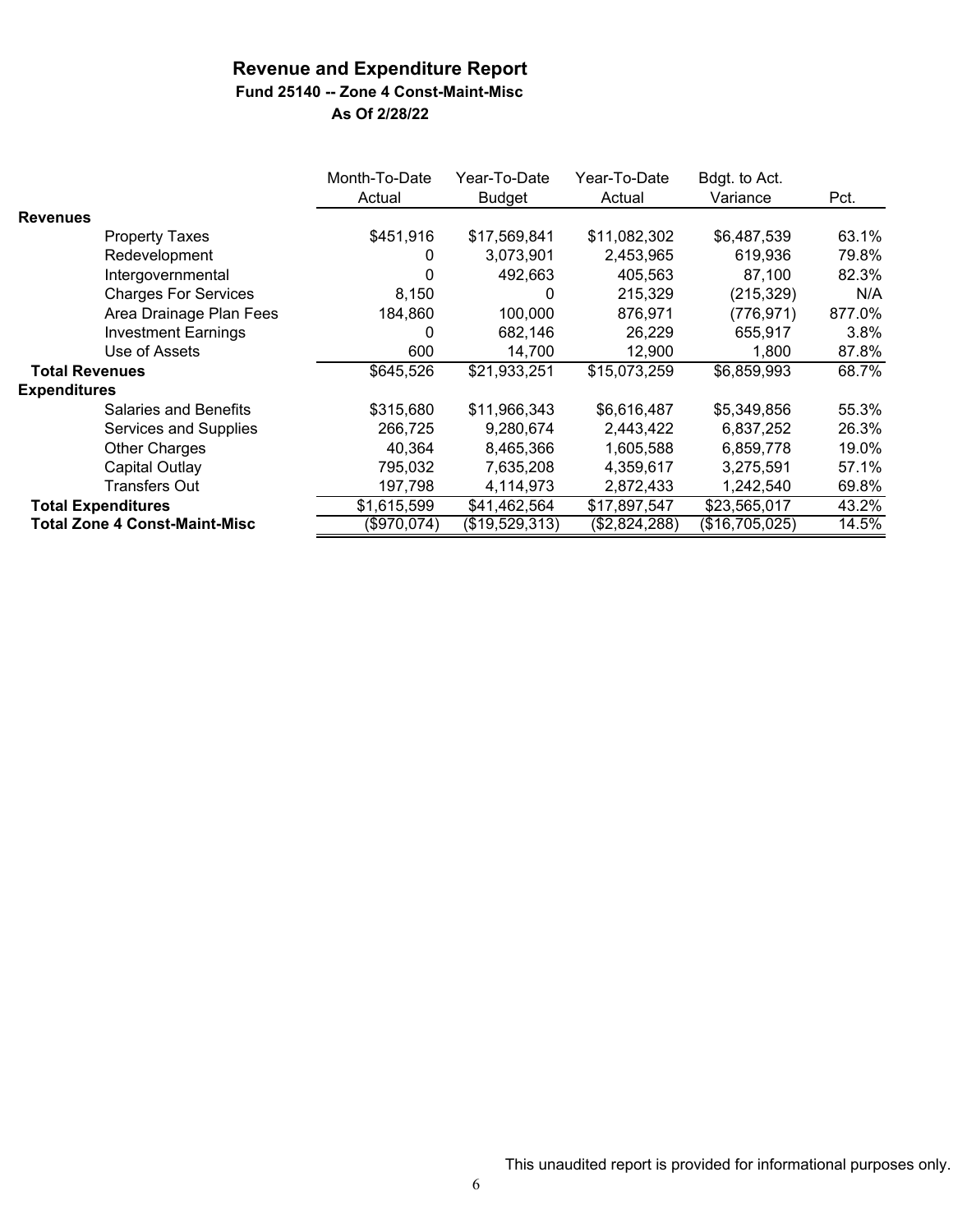# **Fund 25150 -- Zone 5 Const-Maint-Misc**

|                                      | Month-To-Date<br>Actual | Year-To-Date<br><b>Budget</b> | Year-To-Date<br>Actual | Bdgt. to Act.<br>Variance | Pct.     |
|--------------------------------------|-------------------------|-------------------------------|------------------------|---------------------------|----------|
| <b>Revenues</b>                      |                         |                               |                        |                           |          |
| <b>Property Taxes</b>                | \$98,846                | \$3,999,939                   | \$2,535,095            | \$1,464,844               | 63.4%    |
| Redevelopment                        | 0                       | 628,334                       | 543,551                | 84,783                    | 86.5%    |
| Intergovernmental                    | 0                       | 4,082,769                     | 1,067,175              | 3,015,594                 | 26.1%    |
| <b>Investment Earnings</b>           | 0                       | 257,172                       | 8,005                  | 249,167                   | 3.1%     |
| <b>Total Revenues</b>                | \$98,846                | \$8,968,214                   | \$4,153,826            | \$4,814,388               | 46.3%    |
| <b>Expenditures</b>                  |                         |                               |                        |                           |          |
| Salaries and Benefits                | \$200,185               | \$2,351,508                   | \$1,174,371            | \$1,177,137               | 49.9%    |
| Services and Supplies                | 260,175                 | 2,635,397                     | 1,108,483              | 1,526,914                 | 42.1%    |
| <b>Other Charges</b>                 | 3.621                   | 3,890,362                     | 4.712                  | 3,885,650                 | 0.1%     |
| Capital Outlay                       | 0                       | 6,594,020                     | 0                      | 6,594,020                 | $0.0\%$  |
| <b>Transfers Out</b>                 | 3,817                   | 293,412                       | 10,276                 | 283,136                   | 3.5%     |
| <b>Total Expenditures</b>            | \$467,798               | \$15,764,699                  | \$2,297,841            | \$13,466,858              | 14.6%    |
| <b>Total Zone 5 Const-Maint-Misc</b> | (\$368,952)             | (\$6,796,485)                 | \$1,855,986            | (\$8,652,471)             | $-27.3%$ |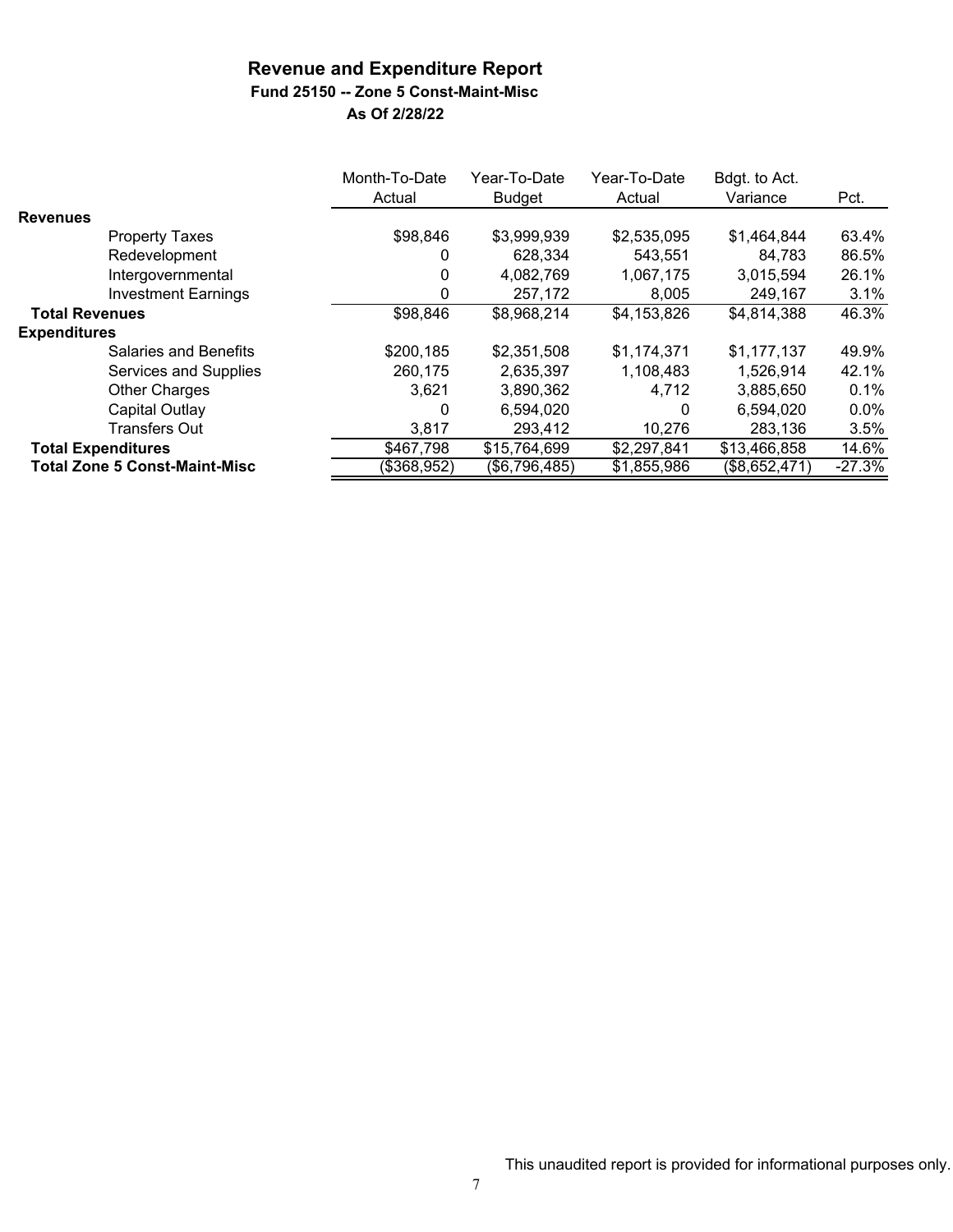**Fund 25160 -- Zone 6 Const-Maint-Misc**

|                           |                                      | Month-To-Date | Year-To-Date  | Year-To-Date | Bdgt. to Act. |          |
|---------------------------|--------------------------------------|---------------|---------------|--------------|---------------|----------|
|                           |                                      | Actual        | <b>Budget</b> | Actual       | Variance      | Pct.     |
| <b>Revenues</b>           |                                      |               |               |              |               |          |
|                           | <b>Property Taxes</b>                | \$148,310     | \$5,028,203   | \$3,015,780  | \$2,012,423   | 60.0%    |
|                           | Redevelopment                        | 0             | 1,348,784     | 1,066,399    | 282,385       | 79.1%    |
|                           | Intergovernmental                    | 0             | 3,962,140     | 21,521       | 3,940,619     | 0.5%     |
|                           | <b>Charges For Services</b>          | 5,561         | 346           | 5,561        | (5, 215)      | 1607.2%  |
|                           | <b>Investment Earnings</b>           | 0             | 260,800       | 6,375        | 254,425       | 2.4%     |
|                           | Use of Assets                        | 0             | 6,000         | 11,438       | (5, 438)      | 190.6%   |
| <b>Total Revenues</b>     |                                      | \$153,871     | \$10,606,273  | \$4,127,074  | \$6,479,199   | 38.9%    |
| <b>Expenditures</b>       |                                      |               |               |              |               |          |
|                           | <b>Salaries and Benefits</b>         | \$76,585      | \$3,125,259   | \$1,311,828  | \$1,813,431   | 42.0%    |
|                           | Services and Supplies                | 31,891        | 2,426,685     | 1,128,753    | 1,297,932     | 46.5%    |
|                           | <b>Other Charges</b>                 | 0             | 539.180       | 0            | 539,180       | $0.0\%$  |
|                           | Capital Outlay                       | 0             | 8,903,123     | O            | 8,903,123     | $0.0\%$  |
|                           | Transfers Out                        | 1,404         | 420,338       | 14,213       | 406.125       | 3.4%     |
| <b>Total Expenditures</b> |                                      | \$109,880     | \$15,414,585  | \$2,454,795  | \$12,959,790  | 15.9%    |
|                           | <b>Total Zone 6 Const-Maint-Misc</b> | \$43,991      | (\$4,808,312) | \$1,672,280  | (\$6,480,592) | $-34.8%$ |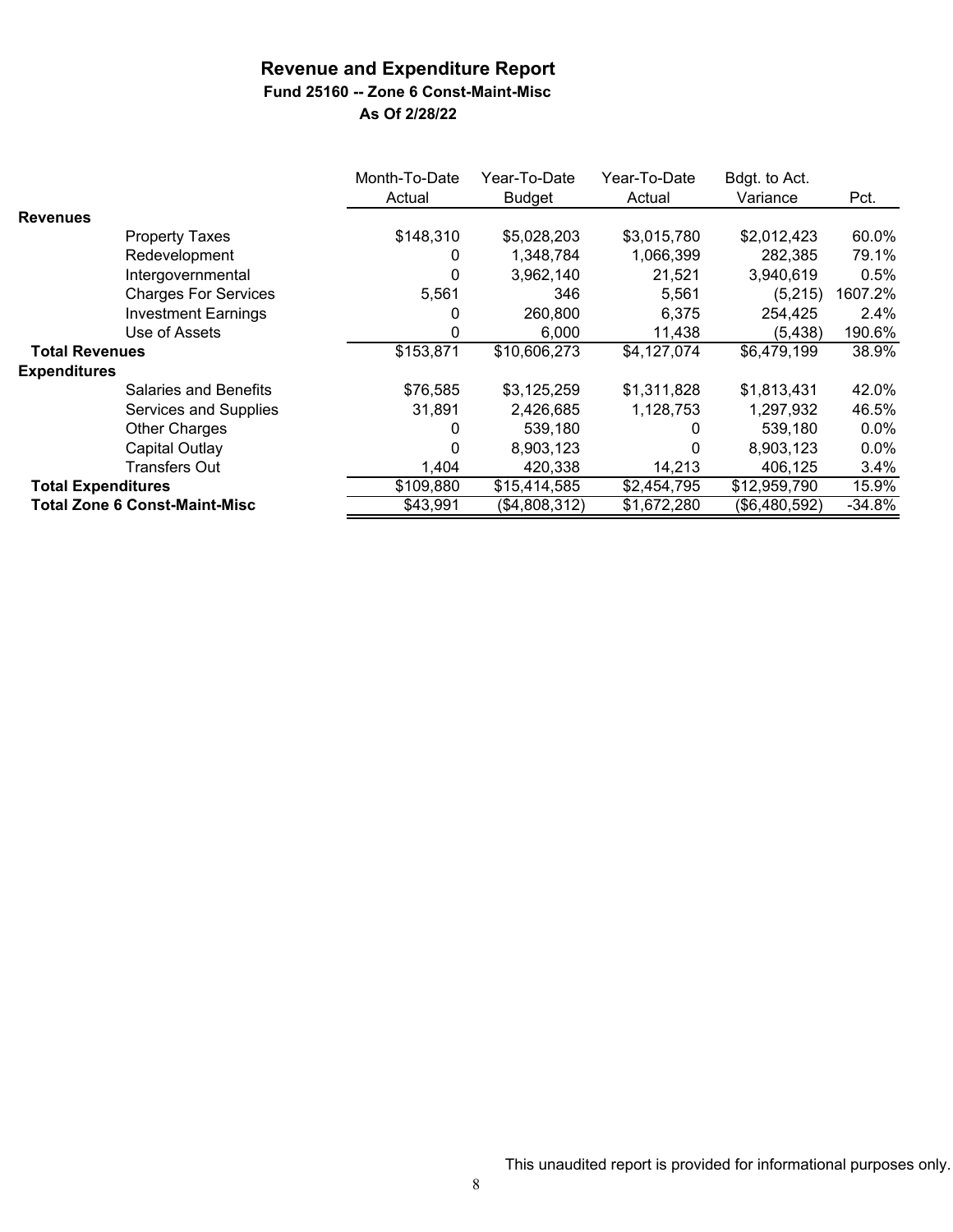### **Fund 25170 -- Zone 7 Const-Maint-Misc**

|                       |                                      | Month-To-Date<br>Actual | Year-To-Date<br><b>Budget</b> | Year-To-Date<br>Actual | Bdgt. to Act.<br>Variance | Pct.     |
|-----------------------|--------------------------------------|-------------------------|-------------------------------|------------------------|---------------------------|----------|
| <b>Revenues</b>       |                                      |                         |                               |                        |                           |          |
|                       | <b>Property Taxes</b>                | \$118,885               | \$5,769,348                   | \$3,494,130            | \$2,275,218               | 60.6%    |
|                       | Redevelopment                        | 0                       | 444,523                       | 250,492                | 194,031                   | 56.4%    |
|                       | Intergovernmental                    | 0                       | 50,527                        | 25,326                 | 25,201                    | 50.1%    |
|                       | <b>Charges For Services</b>          | 0                       | 50,000                        | 472,473                | (422, 473)                | 944.9%   |
|                       | Area Drainage Plan Fees              | 1,297                   | 100,000                       | 431,476                | (331, 476)                | 431.5%   |
|                       | <b>Investment Earnings</b>           | 0                       | 382,376                       | 14,549                 | 367,827                   | 3.8%     |
| <b>Total Revenues</b> |                                      | \$120,182               | \$6,796,774                   | \$4,688,447            | \$2,108,327               | 69.0%    |
| <b>Expenditures</b>   |                                      |                         |                               |                        |                           |          |
|                       | <b>Salaries and Benefits</b>         | \$107,188               | \$2,713,127                   | \$1,690,678            | \$1,022,449               | 62.3%    |
|                       | Services and Supplies                | 62,876                  | 3,861,927                     | 1,149,952              | 2,711,975                 | 29.8%    |
|                       | <b>Other Charges</b>                 | 26,415                  | 3,150,479                     | 532,448                | 2,618,031                 | 16.9%    |
|                       | Capital Outlay                       | 0                       | 5,682,783                     | 0                      | 5,682,783                 | 0.0%     |
|                       | <b>Transfers Out</b>                 | 1,959                   | 376,238                       | 20,933                 | 355,305                   | 5.6%     |
|                       | <b>Total Expenditures</b>            | \$198,438               | \$15,784,554                  | \$3,394,011            | \$12,390,543              | 21.5%    |
|                       | <b>Total Zone 7 Const-Maint-Misc</b> | (\$78,256)              | (\$8,987,780)                 | \$1,294,436            | (\$10,282,216)            | $-14.4%$ |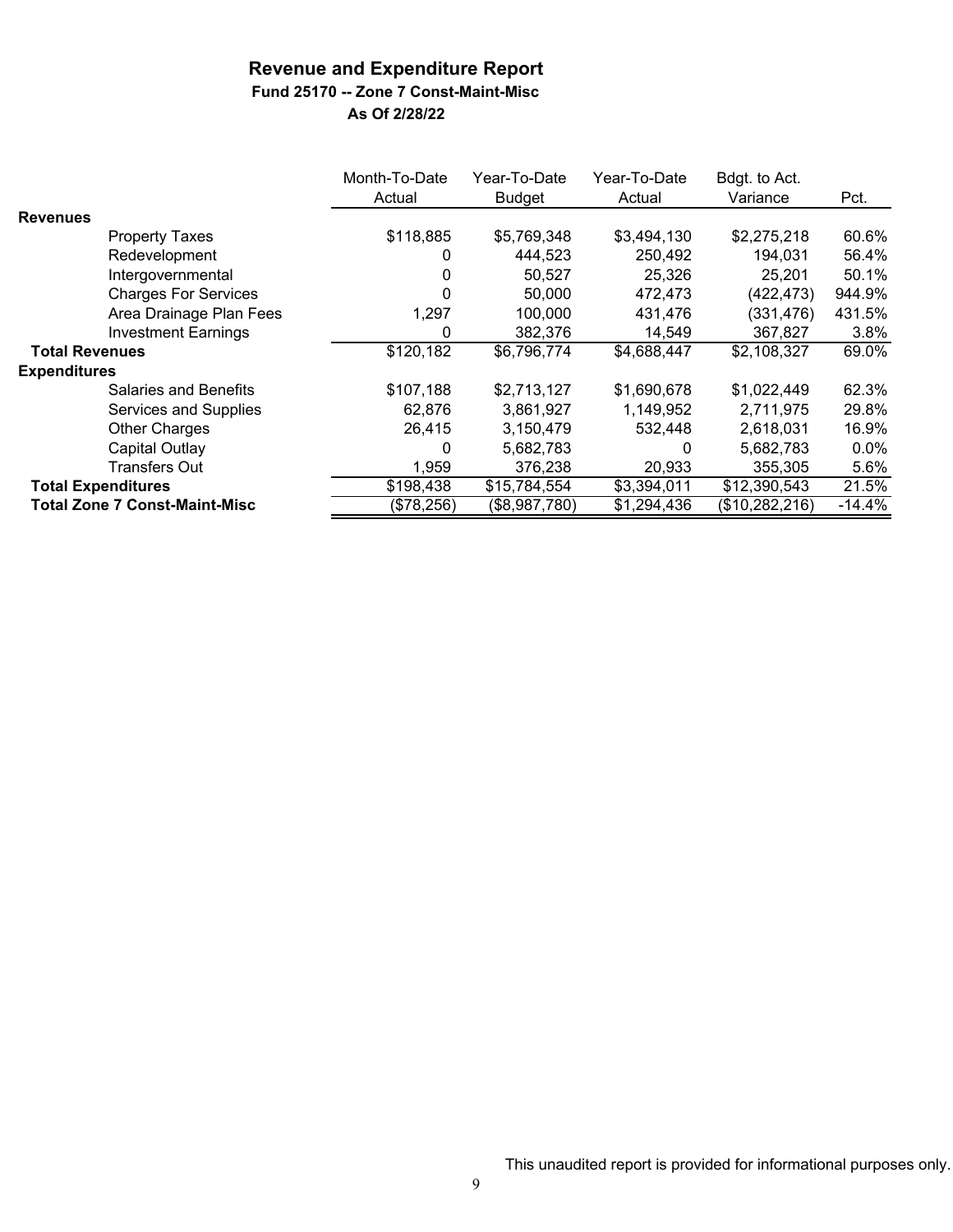# **Revenue and Expenditure Report Fund 25180 -- NPDES White Water Assessment**

| As Of 2/28/22 |  |  |  |
|---------------|--|--|--|
|---------------|--|--|--|

|                                           | Month-To-Date<br>Actual | Year-To-Date<br><b>Budget</b> | Year-To-Date<br>Actual | Bdgt. to Act.<br>Variance | Pct.    |
|-------------------------------------------|-------------------------|-------------------------------|------------------------|---------------------------|---------|
| <b>Revenues</b>                           |                         |                               |                        |                           |         |
| <b>Special Assessments</b>                | \$0                     | \$310,000                     | \$167,833              | \$142,167                 | 54.1%   |
| Intergovernmental                         | 0                       | 387,018                       | O                      | 387,018                   | $0.0\%$ |
| <b>Investment Earnings</b>                | 0                       | 17,000                        | 1,192                  | 15,808                    | 7.0%    |
| <b>Total Revenues</b>                     | \$0                     | \$714,018                     | \$169,026              | \$544,992                 | 23.7%   |
| <b>Expenditures</b>                       |                         |                               |                        |                           |         |
| Salaries and Benefits                     | \$19,279                | \$328,118                     | \$163,039              | \$165,079                 | 49.7%   |
| Services and Supplies                     | 10.455                  | 401,890                       | 109,491                | 292,399                   | 27.2%   |
| <b>Other Charges</b>                      | 0                       | 1,000                         | 0                      | 1.000                     | $0.0\%$ |
| <b>Transfers Out</b>                      | 354                     | 7,000                         | 2,227                  | 4,773                     | 31.8%   |
| <b>Total Expenditures</b>                 | \$30,088                | \$738,008                     | \$274,756              | \$463,252                 | 37.2%   |
| <b>Total NPDES White Water Assessment</b> | (\$30,088)              | (\$23,990)                    | $(\$105,731)$          | \$81,741                  | 440.7%  |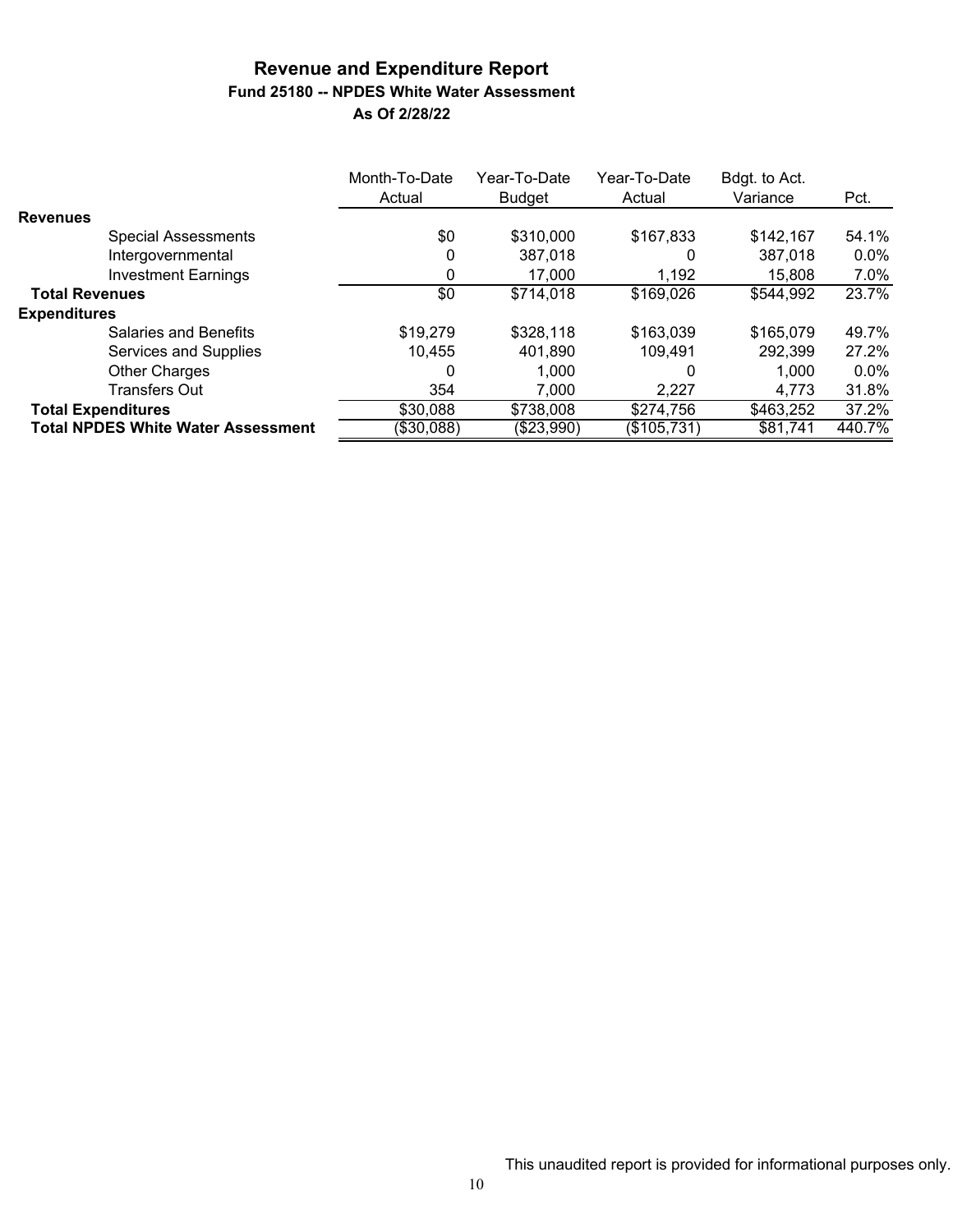### **Revenue and Expenditure Report Fund 25190 -- NPDES Santa Ana Assessment As Of 2/28/22**

|                                           | Month-To-Date<br>Actual | Year-To-Date<br><b>Budget</b> | Year-To-Date<br>Actual | Bdgt. to Act.<br>Variance | Pct.    |
|-------------------------------------------|-------------------------|-------------------------------|------------------------|---------------------------|---------|
| <b>Revenues</b>                           |                         |                               |                        |                           |         |
| <b>Special Assessments</b>                | \$341                   | \$2,718,160                   | \$1,397,048            | \$1,321,112               | 51.4%   |
| <b>Investment Earnings</b>                | 0                       | 72,000                        | 2.370                  | 69,630                    | 3.3%    |
| <b>Total Revenues</b>                     | \$341                   | \$2,790,160                   | \$1,399,417            | \$1,390,743               | 50.2%   |
| <b>Expenditures</b>                       |                         |                               |                        |                           |         |
| Salaries and Benefits                     | \$69,324                | \$1,069,685                   | \$726,912              | \$342,773                 | 68.0%   |
| Services and Supplies                     | 91.125                  | 2,136,364                     | 698,272                | 1,438,092                 | 32.7%   |
| <b>Other Charges</b>                      | 0                       | 1.000                         |                        | 1,000                     | $0.0\%$ |
| <b>Transfers Out</b>                      | 1.257                   | 25,000                        | 10.754                 | 14,246                    | 43.0%   |
| <b>Total Expenditures</b>                 | \$161,706               | \$3,232,049                   | \$1,435,938            | \$1,796,111               | 44.4%   |
| <b>Total NPDES White Water Assessment</b> | (\$161,365)             | (\$441,889)                   | (\$36,521)             | (\$405,368)               | 8.3%    |